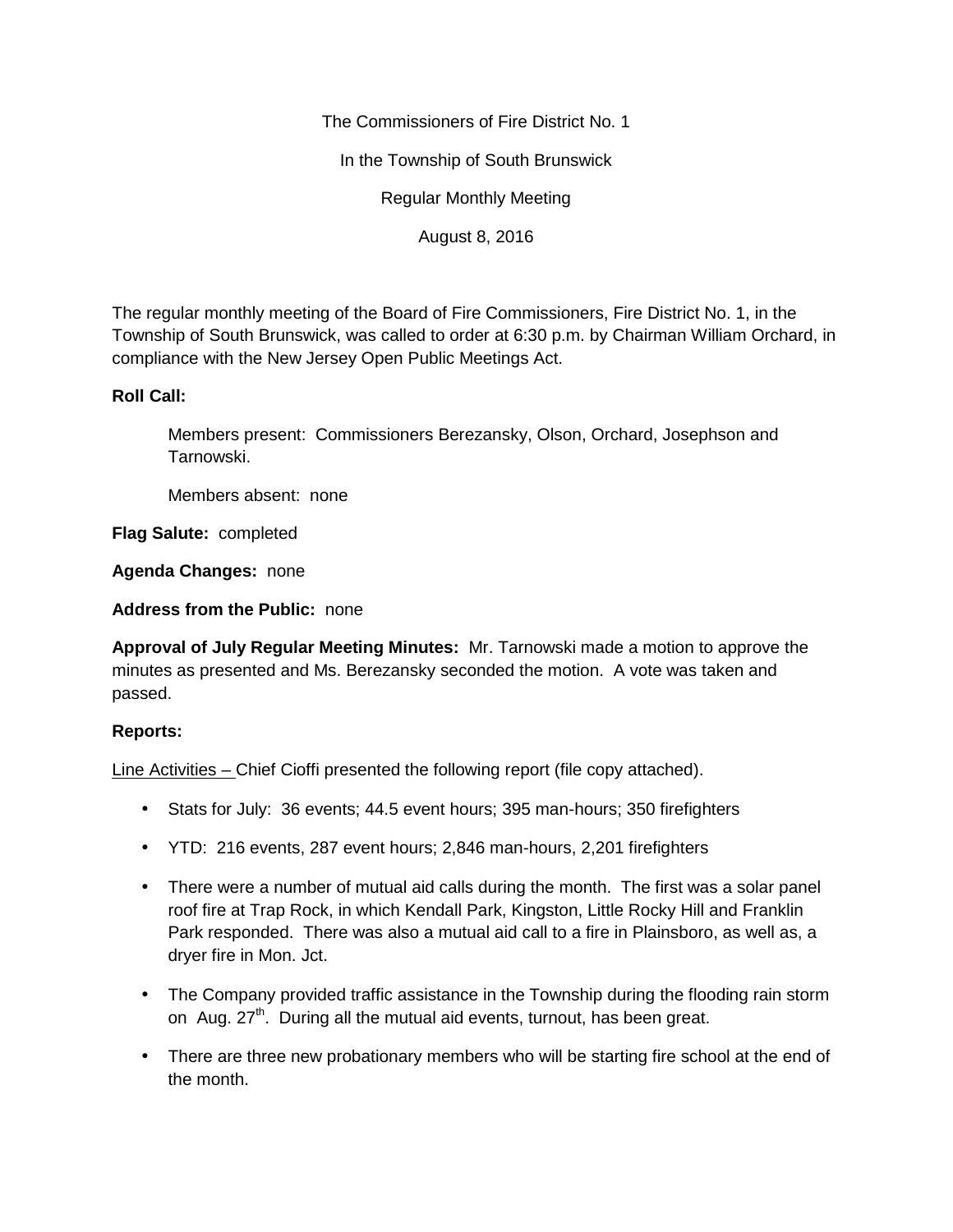President – Mr. Schmidt reported that work has begun on the 2017 Budget.

Treasurer's Report/Voucher List – Ms. Berezansky presented the report (file copy attached). She reported that the large \$18K bill was for 28 new air paks, to replace those paks that reached the 15-year replacement limit. There will be others that will be replaced, as their time is up. After review of the Voucher List, Mr. Olson made a motion to approve it and Mr. Tarnowski seconded the motion. A vote was taken and passed unanimously.

Secretary's Report – Mr. Olson had nothing to report.

Fire Coordinator's Report – Mr. Perez report the following:

- 1. All apparatus are in service.
- 2. The A/C at Station 23 has been repaired and is working well.
- 3. The County inspected Station 23 for the upcoming General Election; all was OK.
- 4. The Life Insurance premium was reduced due the advanced age of some current and deceased members.
- 5. The alarm system is still not working correctly and the phone company has not been able to get one line fixed. Mr. Perez is looking into other alternatives such as switching to cellular.

Chairman's Report – Mr. Orchard had nothing to report.

Standing Committee Reports –

*Fire Company Liaison –* nothing to report.

*Rescue Squad Liaison –* nothing to report.

*Public Relations –* the website is good.

*State Association –* the next meeting will be in September at the Wildwood Convention.

*Insurance –* everything is up to date.

**Unfinished Business:** none

**New Business:** none

**Executive Session:** none

**Address from the Public:** none